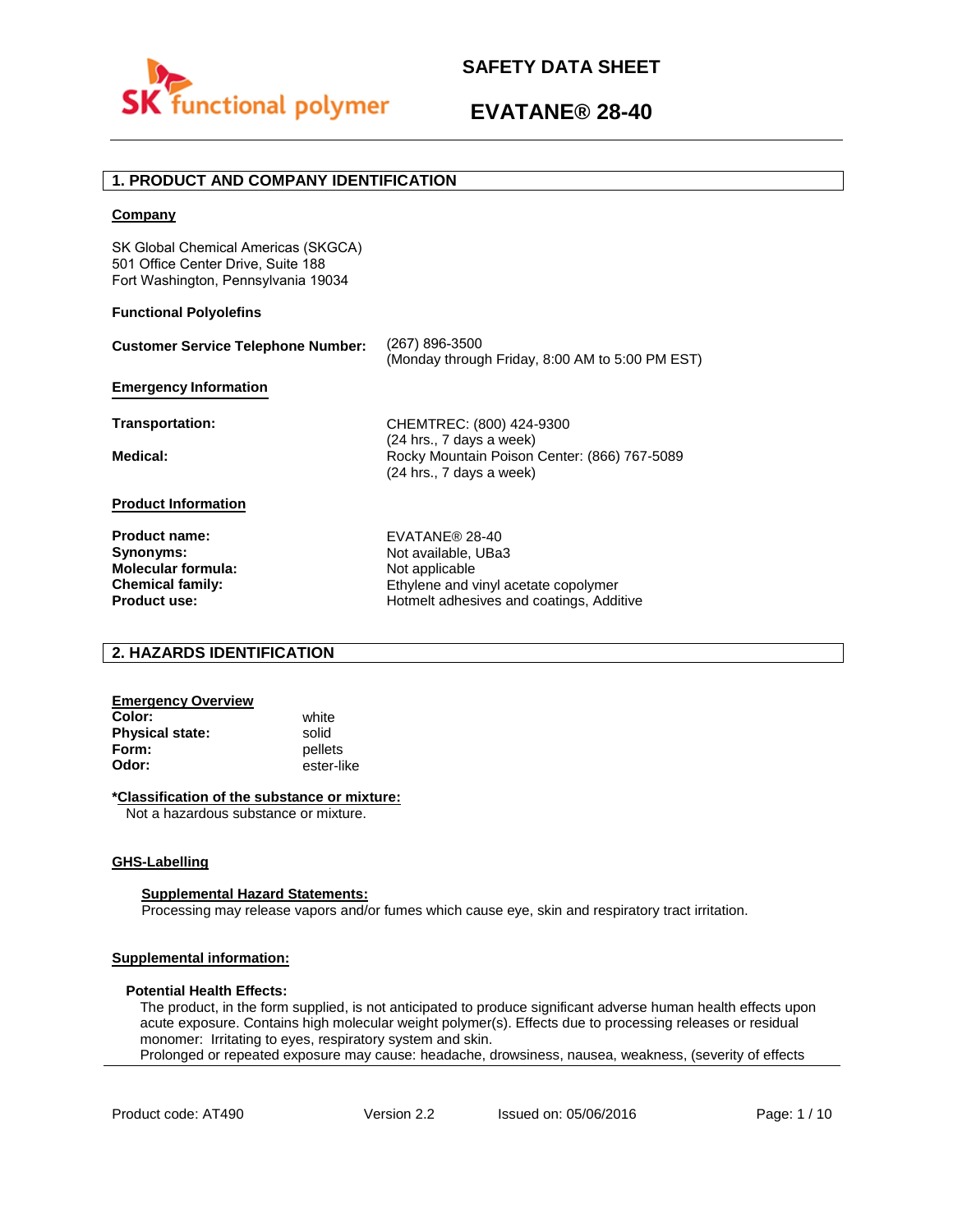

depends on extent of exposure).

## **Other:**

Handle in accordance with good industrial hygiene and safety practice. (pellets/granules) This product may release fume and/or vapor of variable composition depending on processing time and temperature. Hazardous decomposition products may include confirmed or suspected carcinogens.

# **3. COMPOSITION/INFORMATION ON INGREDIENTS**

| <b>Chemical Name</b>                              | CAS-No.    | Wt/Wt      | <b>GHS Classification**</b>     |
|---------------------------------------------------|------------|------------|---------------------------------|
| Acetic acid ethenyl ester, polymer with<br>ethene | 24937-78-8 | $>= 99 %$  | Not classified                  |
| Acetic acid ethenyl ester                         | 108-05-4   | $< 0.5 \%$ | H332, H335, H225, H351,<br>H411 |

\*\*For the full text of the H-Statements mentioned in this Section, see Section 16.

# **4. FIRST AID MEASURES**

## **4.1. Description of necessary first-aid measures:**

### **Inhalation:**

If inhaled, remove victim to fresh air.

### **Skin:**

In case of contact, immediately flush skin with plenty of water. If molten polymer gets on the skin, cool rapidly with cold water. Do not peel solidified product off the skin. Obtain medical treatment for thermal burns. Remove material from clothing. Wash clothing before reuse. Thoroughly clean shoes before reuse.

## **Eyes:**

Immediately flush eye(s) with plenty of water. Obtain medical treatment for thermal burns.

### **Ingestion:**

If swallowed, DO NOT induce vomiting. Get medical attention. Never give anything by mouth to an unconscious person.

## **4.2. Most important symptoms/effects, acute and delayed:**

For most important symptoms and effects (acute and delayed), see Section 2 (Hazard Statements and Supplemental Information) and Section 11 (Toxicology Information) of this SDS.

# **4.3. Indication of immediate medical attention and special treatment needed, if necessary:**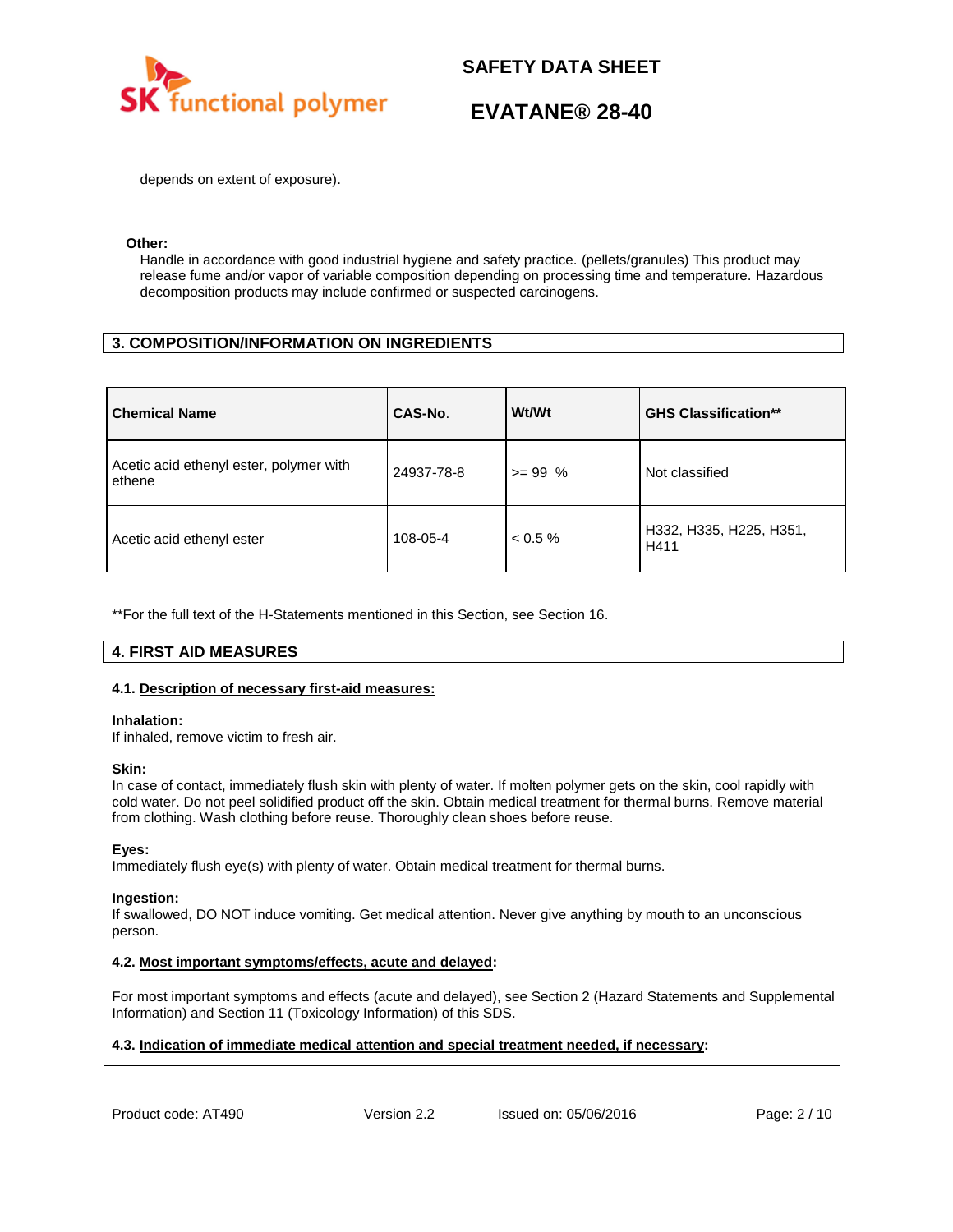

Unless otherwise noted in Notes to Physician, no specific treatment noted; treat symptomatically.

# **5. FIREFIGHTING MEASURES**

### **Extinguishing media (suitable):**

Water spray, Carbon dioxide (CO2), Foam

### **Protective equipment:**

Fire fighters and others who may be exposed to products of combustion should wear full fire fighting turn out gear (full Bunker Gear) and self-contained breathing apparatus (pressure demand / NIOSH approved or equivalent).

## **Further firefighting advice:**

Fire fighting equipment should be thoroughly decontaminated after use.

### **Fire and explosion hazards:**

When burned, the following hazardous products of combustion can occur: Carbon oxides Hazardous organic compounds Acetic acid

# **6. ACCIDENTAL RELEASE MEASURES**

## **Personal precautions, Emergency procedures, Methods and materials for containment/clean-up:**

Prevent further leakage or spillage if you can do so without risk. Ventilate the area. Sweep up and shovel into suitable properly labeled containers for prompt disposal. Possible fall hazard – floor may become slippery from leakage/spillage of product. Avoid dispersal of spilled material and runoff and contact with soil, waterways, drains and sewers. Consult a regulatory specialist to determine appropriate state or local reporting requirements, for assistance in waste characterization and/or hazardous waste disposal and other requirements listed in pertinent environmental permits.

# **Protective equipment:**

Appropriate personal protective equipment is set forth in Section 8.

## **7. HANDLING AND STORAGE**

## **Handling**

#### **General information on handling:**

Avoid breathing dust.

Avoid breathing processing fumes or vapors.

Handle in accordance with good industrial hygiene and safety practices. These practices include avoiding unnecessary exposure and removal of material from eyes, skin, and clothing.

## **Storage**

### **General information on storage conditions:**

Keep in a dry, cool place. Store away from moisture and heat to maintain the technical properties of the product. Store in closed containers, in a secure area to prevent container damage and subsequent spillage.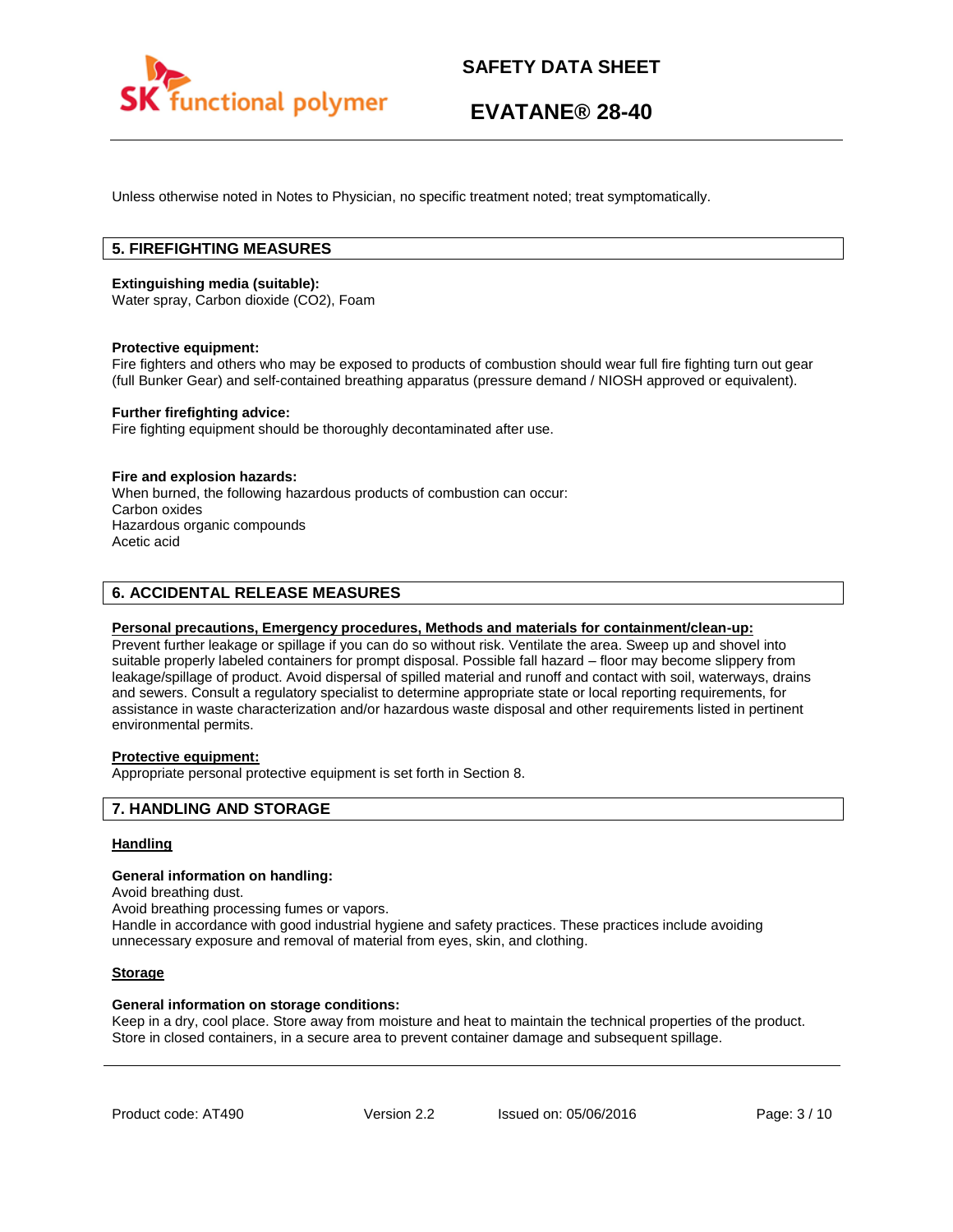

# **EVATANE® 28-40**

## **Storage stability – Remarks:**

Stable under recommended storage conditions.

#### **Storage incompatibility – General:**  None known.

# **8. EXPOSURE CONTROLS/PERSONAL PROTECTION**

## **Airborne Exposure Guidelines:**

### **Acetic acid ethenyl ester (108-05-4)**

US. ACGIH Threshold Limit Values

| Time weighted average             | 10 ppm |
|-----------------------------------|--------|
| Short Term Exposure Limit (STEL): | 15 ppm |

Only those components with exposure limits are printed in this section. Limits with skin contact designation above have skin contact effect. Air sampling alone is insufficient to accurately quantitate exposure. Measures to prevent significant cutaneous absorption may be required. Limits with a sensitizer designation above mean that exposure to this material may cause allergic reactions.

### **Engineering controls:**

Investigate engineering techniques to reduce exposures below airborne exposure limits or to otherwise reduce exposures. Provide ventilation if necessary to minimize exposures or to control exposure levels to below airborne exposure limits (if applicable see above).If practical, use local mechanical exhaust ventilation at sources of air contamination such as open process equipment.

### **Respiratory protection:**

Avoid breathing dust. Avoid breathing processing fumes or vapors. Where airborne exposure is likely or airborne exposure limits are exceeded (if applicable, see above), use NIOSH approved respiratory protection equipment appropriate to the material and/or its components and substances released during processing. Consult respirator manufacturer to determine appropriate type equipment for a given application. Observe respirator use limitations specified by NIOSH or the manufacturer. For emergency and other conditions where there may be a potential for significant exposure or where exposure limit may be significantly exceeded, use an approved full face positive-pressure, self-contained breathing apparatus or positive-pressure airline with auxiliary self-contained air supply. Respiratory protection programs must comply with 29 CFR § 1910.134.

### **Skin protection:**

Processing of this product releases vapors or fumes which may cause skin irritation. Minimize skin contamination by following good industrial hygiene practice. Wearing protective gloves is recommended. Wash hands and contaminated skin thoroughly after contact with processing fumes or vapors. Wash thoroughly after handling.

### **Eye protection:**

Use good industrial practice to avoid eye contact. Processing of this product releases vapors or fumes which may cause eye irritation. Where eye contact may be likely, wear chemical goggles and have eye flushing equipment available.

# **9. PHYSICAL AND CHEMICAL PROPERTIES**

Product code: AT490 Version 2.2 Issued on: 05/06/2016 Page: 4/10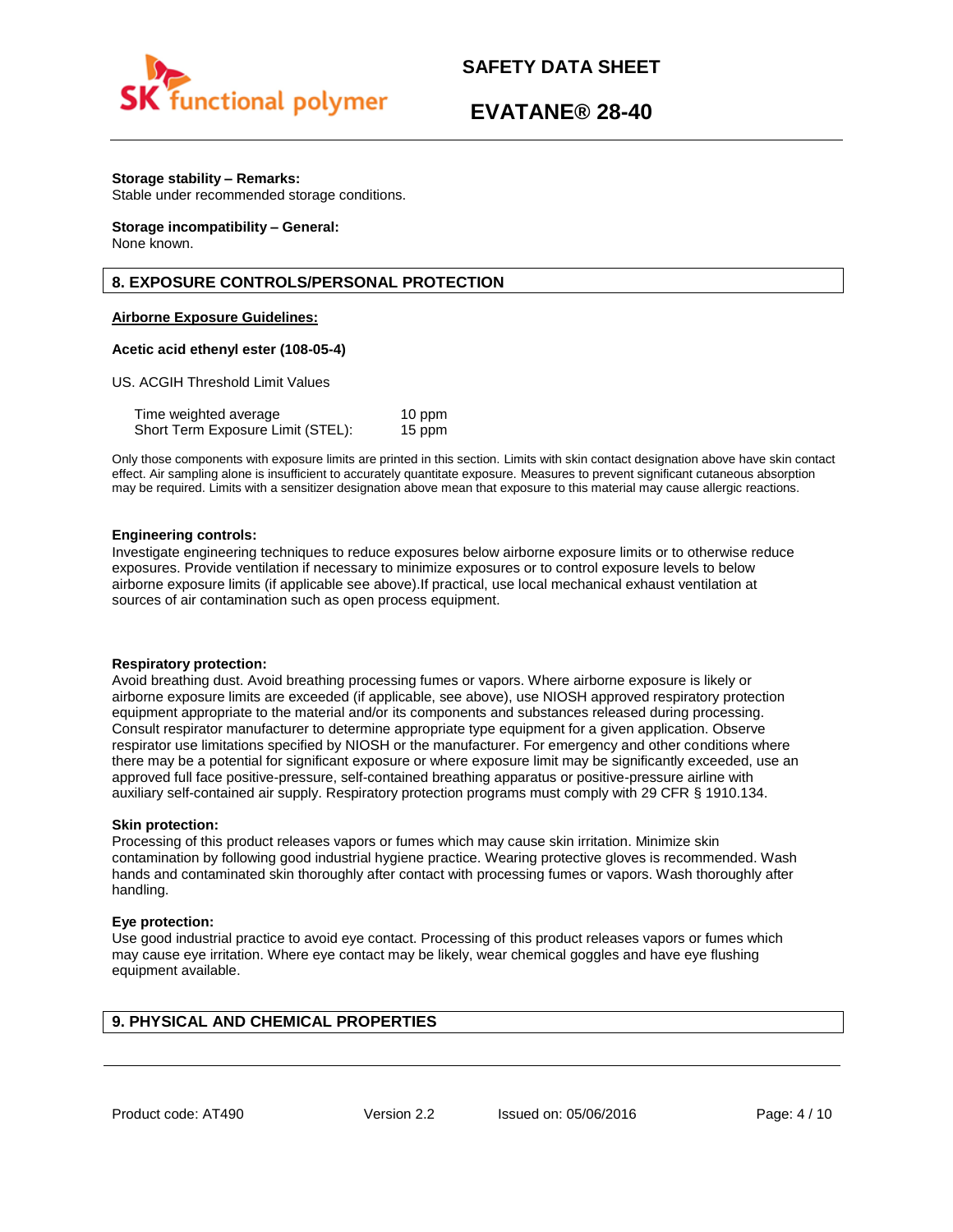

| Color:                                                           | white                                                   |
|------------------------------------------------------------------|---------------------------------------------------------|
| <b>Physical state:</b>                                           | solid                                                   |
| Form:                                                            | pellets                                                 |
| Odor:                                                            | ester-like                                              |
| <b>Odor threshold:</b>                                           | No data available                                       |
| <b>Flash point</b>                                               | Not applicable                                          |
| Auto-ignition<br>temperature:                                    | No data available                                       |
| Lower flammable limit<br>$(LFL)$ :                               | No data available                                       |
| <b>Upper flammable limit</b><br>(UFL):                           | No data available                                       |
| pH:                                                              | Not applicable                                          |
| Density:                                                         | 0.95 g/cm3                                              |
| Vapor pressure:                                                  | Not applicable                                          |
| Vapor density:                                                   | Not applicable                                          |
| <b>Boiling point/boiling</b><br>range:                           | No data available                                       |
| <b>Melting point/range:</b>                                      | 158 °F (70 °C)                                          |
| Freezing point:                                                  | No data available                                       |
| <b>Evaporation rate:</b>                                         | No data available                                       |
| <b>Solubility in water:</b>                                      | 68 °F (20 °C) insoluble (on the basis of its structure) |
| Solubility in other<br>solvents: [qualitative and<br>quantative] | 77 °F (25 °C) Soluble in: Carbon tetrachloride          |
| Viscosity, dynamic:                                              | No data available                                       |
| <b>Oil/water partition</b><br>coefficient:                       | No data available                                       |
| <b>Thermal decomposition</b>                                     | approx. 500 °F (260 °C)                                 |
| <b>Flammability:</b>                                             | See GHS Classification in Section 2                     |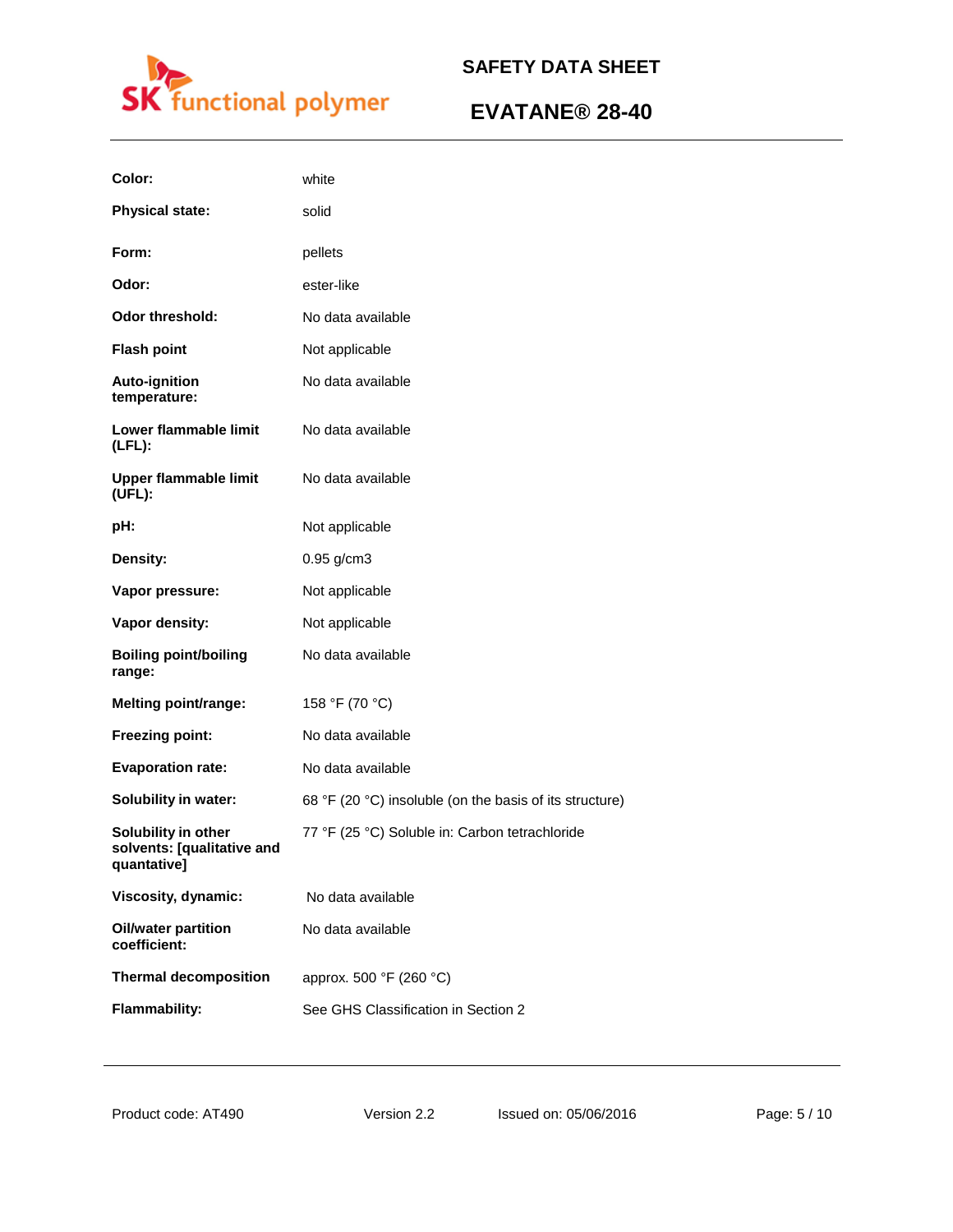

# **EVATANE® 28-40**

# **10. STABILITY AND REACTIVITY**

#### **Stability:**

The product is stable under normal handling and storage conditions.

#### **Hazardous reactions:**

Hazardous polymerization does not occur.

# **Materials to avoid:**

None known.

### **Conditions / hazards to avoid:**

Avoid storing in moist and warm conditions. (to maintain the technical properties of the product). See Hazardous Decomposition Products below.

#### **Hazardous decomposition products:**

Thermal decomposition giving toxic, flammable, and / or corrosive products: Carbon oxides Hazardous organic compounds Acetic acid

## **11. TOXICOLOGICAL INFORMATION**

Data on this material and/or its components are summarized below.

### **Data for Acetic acid ethenyl ester, polymer with ethene (24937-78-8)**

#### **Acute toxicity**

**Oral:**

May be harmful if swallowed. (rat) LD50 > 2,500 mg/kg.

## **Other information**

The information presented is from representative materials with this Chemical Abstract Service (CAS) Registry number. The results vary depending on the size and composition of the test substance.

## **Data for Acetic acid ethenyl ester (108-05-4)**

### **Carcinogenicity**

Long term inhalation administration to rat / affected organ(s): lung, upper respiratory tract / signs: Increased incidence of tumors was reported.

Long term drinking water administration to rat and mouse / affected organ(s): Gastro-intestinal tract / signs: Increased incidence of tumors was reported. Classified by the International Agency for Research on Cancer as: Group 2B: Possibly carcinogenic to humans.

### **Genotoxicity**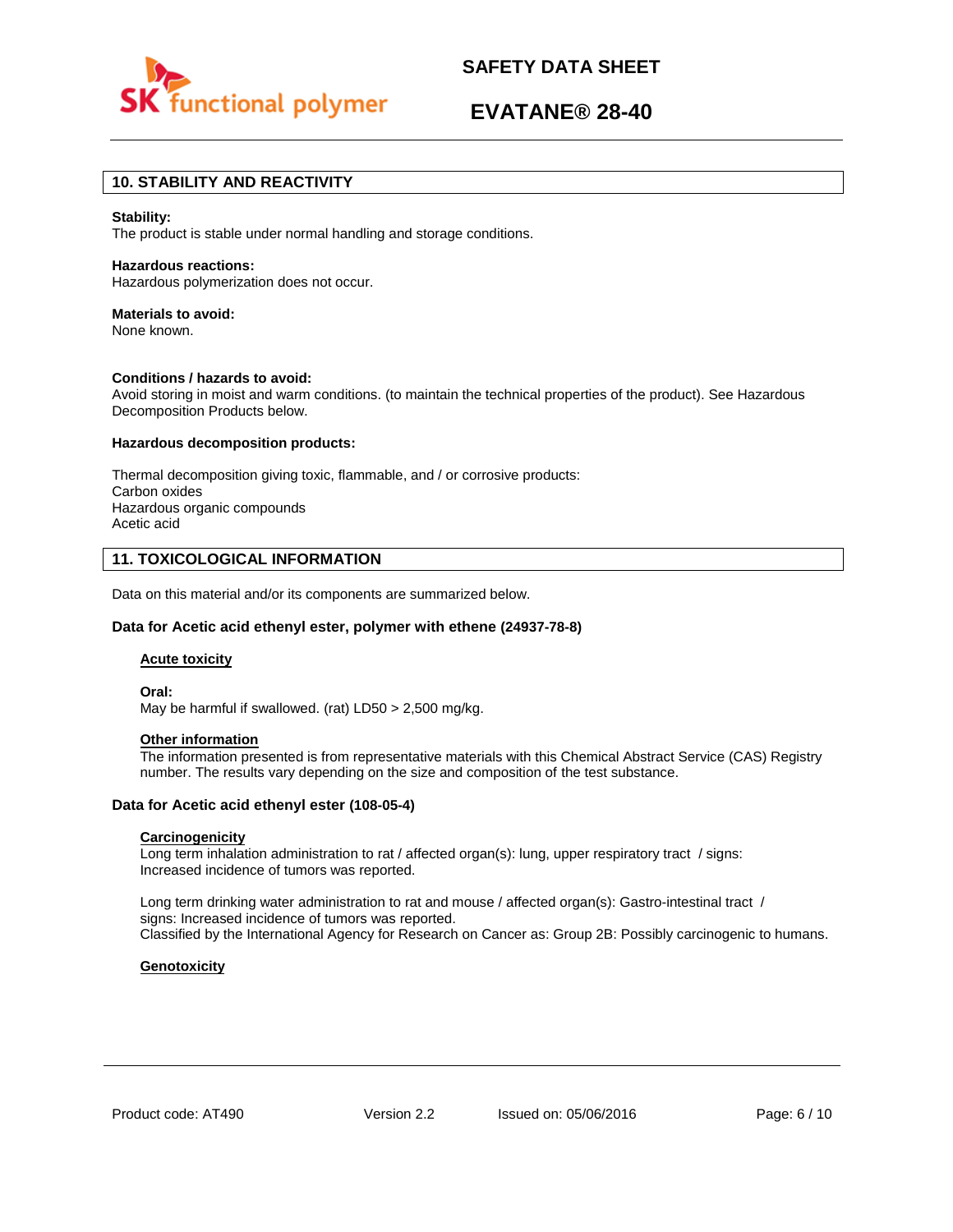

# **EVATANE® 28-40**

## **Assessment in Vitro:**

Both positive and negative responses for genetic changes were observed in laboratory tests using: animal cells

No genetic changes were observed in laboratory tests using: bacteria

# **Genotoxicity**

### **Assessment in Vivo:**

Both positive and negative responses for genetic changes were observed in laboratory tests using: rats, mice

## **Human experience**

### **Inhalation:**

Upper respiratory tract: irritation. (based on reports of occupational exposure to workers) (extent of injury depends on severity of exposure)

Eyes: irritation. (based on reports of occupational exposure to workers) (extent of injury depends on severity of exposure)

# **12. ECOLOGICAL INFORMATION**

## **Chemical Fate and Pathway**

No data are available.

## **Ecotoxicology**

No data are available.

## **13. DISPOSAL CONSIDERATIONS**

### **Waste disposal:**

Where possible recycling is preferred to disposal or incineration. If recycling is not an option, incinerate or dispose of in accordance with federal, state, and local regulations. Pigmented, filled and/or solvent laden product may require special disposal practices in accordance with federal, state and local regulations. Consult a regulatory specialist to determine appropriate state or local reporting requirements, for assistance in waste characterization and/or hazardous waste disposal and other requirements listed in pertinent environmental permits. Note: Chemical additions to, processing of, or otherwise altering this material may make this waste management information incomplete, inaccurate, or otherwise inappropriate. Furthermore, state and local waste disposal requirements may be more restrictive or otherwise different from federal laws and regulations.

# **14. TRANSPORT INFORMATION**

**US Department of Transportation (DOT):** not regulated

**International Maritime Dangerous Goods Code (IMDG):** not regulated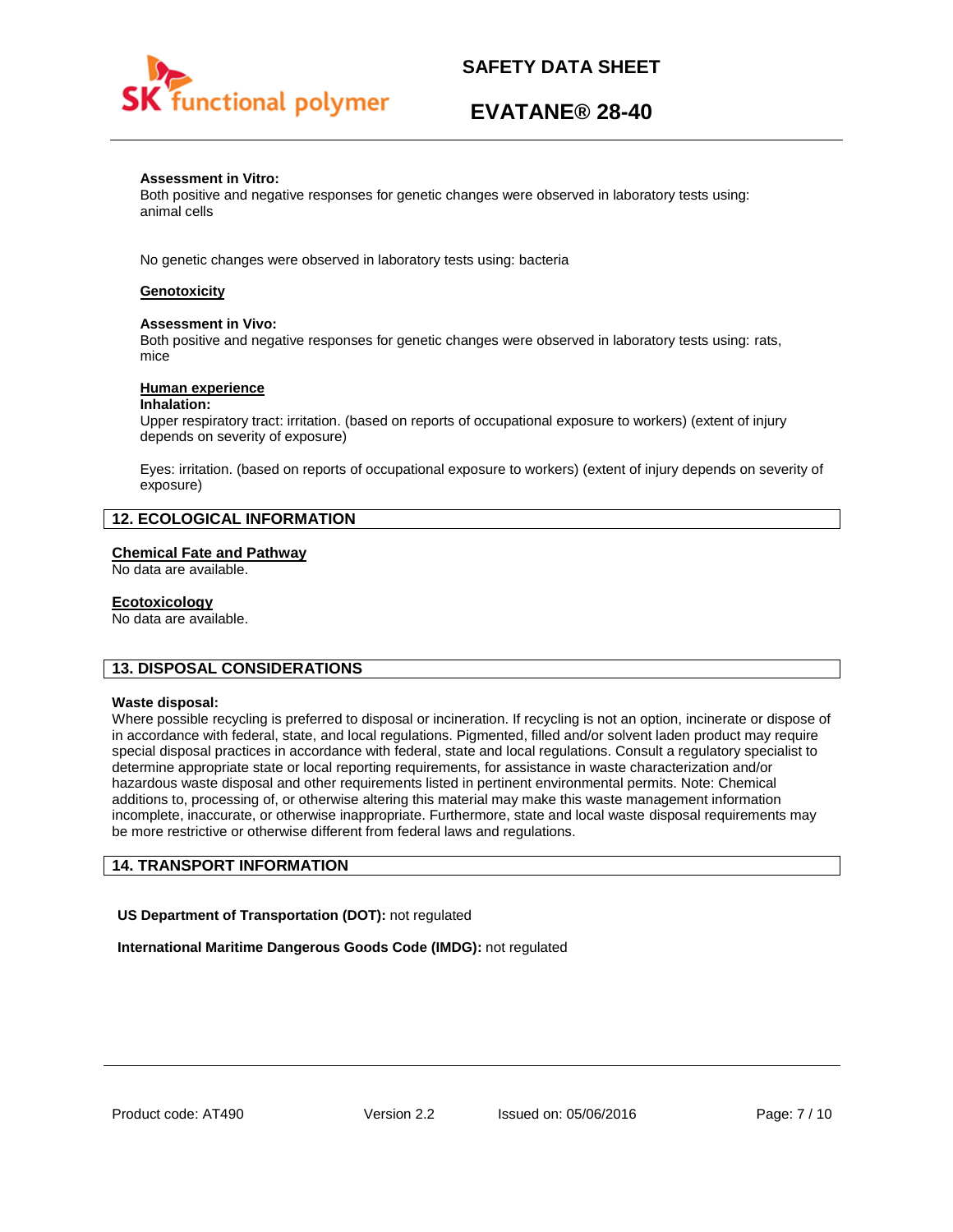

# **EVATANE® 28-40**

# **15. REGULATORY INFORMATION**

| <b>Chemical Inventory Status</b>                                      |               |                                                                  |
|-----------------------------------------------------------------------|---------------|------------------------------------------------------------------|
| EU. EINECS                                                            | <b>EINECS</b> | Conforms to                                                      |
| United States TSCA Inventory                                          | <b>TSCA</b>   | The components of this product are all on<br>the TSCA Inventory. |
| Canadian Domestic Substances List (DSL)                               | <b>DSL</b>    | All components of this product are on the<br>Canadian DSL        |
| China. Inventory of Existing Chemical Substances in<br>China (IECSC)  | IECSC (CN)    | Conforms to                                                      |
| Japan. ENCS - Existing and New Chemical<br>Substances Inventory       | ENCS (JP)     | Conforms to                                                      |
| Japan. ISHL - Inventory of Chemical Substances                        | ISHL (JP)     | Conforms to                                                      |
| Korea. Korean Existing Chemicals Inventory (KECI)                     | KECI (KR)     | Conforms to                                                      |
| Philippines Inventory of Chemicals and Chemical<br>Substances (PICCS) | PICCS (PH)    | Conforms to                                                      |
| Australia Inventory of Chemical Substances (AICS)                     | <b>AICS</b>   | Conforms to                                                      |
|                                                                       |               |                                                                  |

# **United States – Federal Regulations**

# **SARA Title III – Section 302 Extremely Hazardous Chemicals:**

| Chemical name             | CAS-No.  | SARA       | SARA       |
|---------------------------|----------|------------|------------|
|                           |          | Reportable | Threshold  |
|                           |          | Quantities | Planning   |
|                           |          |            | Quantity   |
| Acetic acid ethenyl ester | 108-05-4 | 5000 lbs   | $1000$ lbs |

### **SARA Title III - Section 311/312 Hazard Categories:**  No SARA Hazards

## **SARA Title III – Section 313 Toxic Chemicals:**

The following components are subject to reporting levels established by SARA Title III, Section 313:

| Chemical name             | CAS-No.  | De minimis<br>concentration | Reportable threshold:                                                                                           |
|---------------------------|----------|-----------------------------|-----------------------------------------------------------------------------------------------------------------|
| Acetic acid ethenyl ester | 108-05-4 | $0.1 \%$                    | 10000 lbs (Otherwise used<br>(non-<br>manufacturing/processing))<br>25000 lbs (Manufacturing<br>and processing) |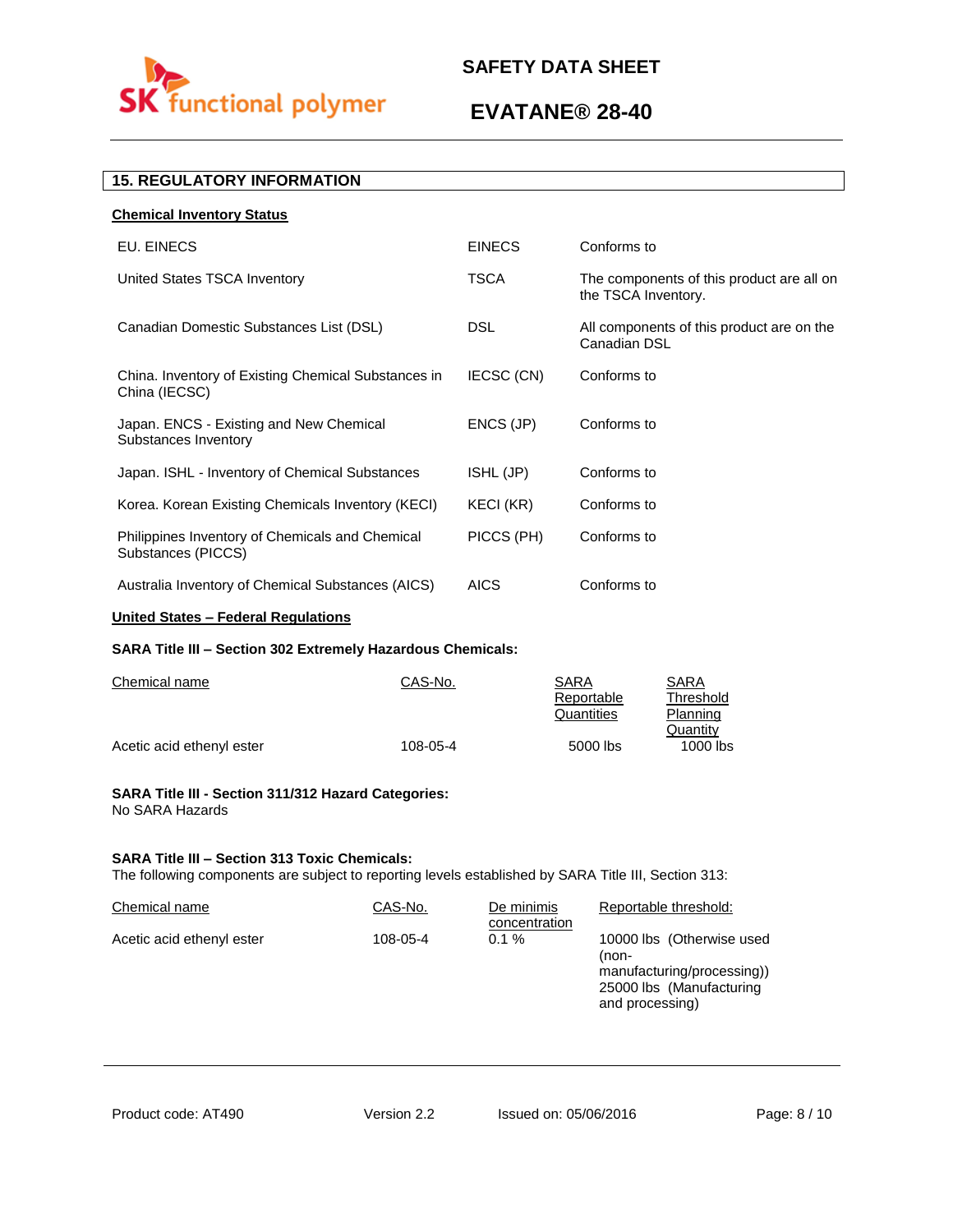

# **EVATANE® 28-40**

**Comprehensive Environmental Response, Compensation, and Liability Act (CERCLA) - Reportable Quantity (RQ):**

Chemical name CAS-No. Reportable quantity Acetic acid ethenyl ester 108-05-4 5000 lbs

## **United States – State Regulations**

## **New Jersey Right to Know**

No components are subject to the New Jersey Right to Know Act.

## **Pennsylvania Right to Know**

Chemical name Chemical name CAS-No. Acetic acid ethenyl ester, polymer with ethene 24937-78-8

**California Prop. 65**

This product does not contain any chemicals known to the State of California to cause cancer, birth defects, or any other reproductive defects.

# **16. OTHER INFORMATION**

### **Full text of H-Statements referred to under sections 2 and 3.**

- H225 Highly flammable liquid and vapour.
- H332 Harmful if inhaled.
- H335 May cause respiratory irritation.
- H351 Suspected of causing cancer.
- H411 Toxic to aquatic life with long lasting effects.

### **Latest Revision(s):**

| Revised Section(s): | Chapter 4 update |
|---------------------|------------------|
| Reference number:   | 000000027263     |
| Date of Revision:   | 05/06/2016       |
| Date Printed:       | 07/23/2016       |

The statements, technical information and recommendations contained herein are believed to be accurate as of the date hereof. Since the conditions and methods of use of the product and of the information referred to herein are beyond our control, SKGCA expressly disclaims any and all liability as to any results obtained or arising from any use of the product reliance on such information; NO WARRANT OF FIRNESS FOR ANY PARTICULAR PURPOSE, WARRANTY OF MERCHANTABILITY OR ANY OTHER WARRANTY, EXPRESSED OR IMPLIED IS MADE CONCERNING THE GOODS DESCIRBED OR THE INFORMATION PROVIDED HERIN. The information provided herein relates only to the specific product designated and may not be applicable when such product is used in combination with other materials or in any process. The user should thoroughly test any application before commercialization. Nothing contained herein constitutes a license to practice under any patent, it should not be construed as an inducement to infringe any patent, and the user is advised to take appropriate steps to be sure that any proposed use of the product will not result in patent infringement. See SDS for Health & Safety Considerations.

Product code: AT490 Version 2.2 Issued on: 05/06/2016 Page: 9/10